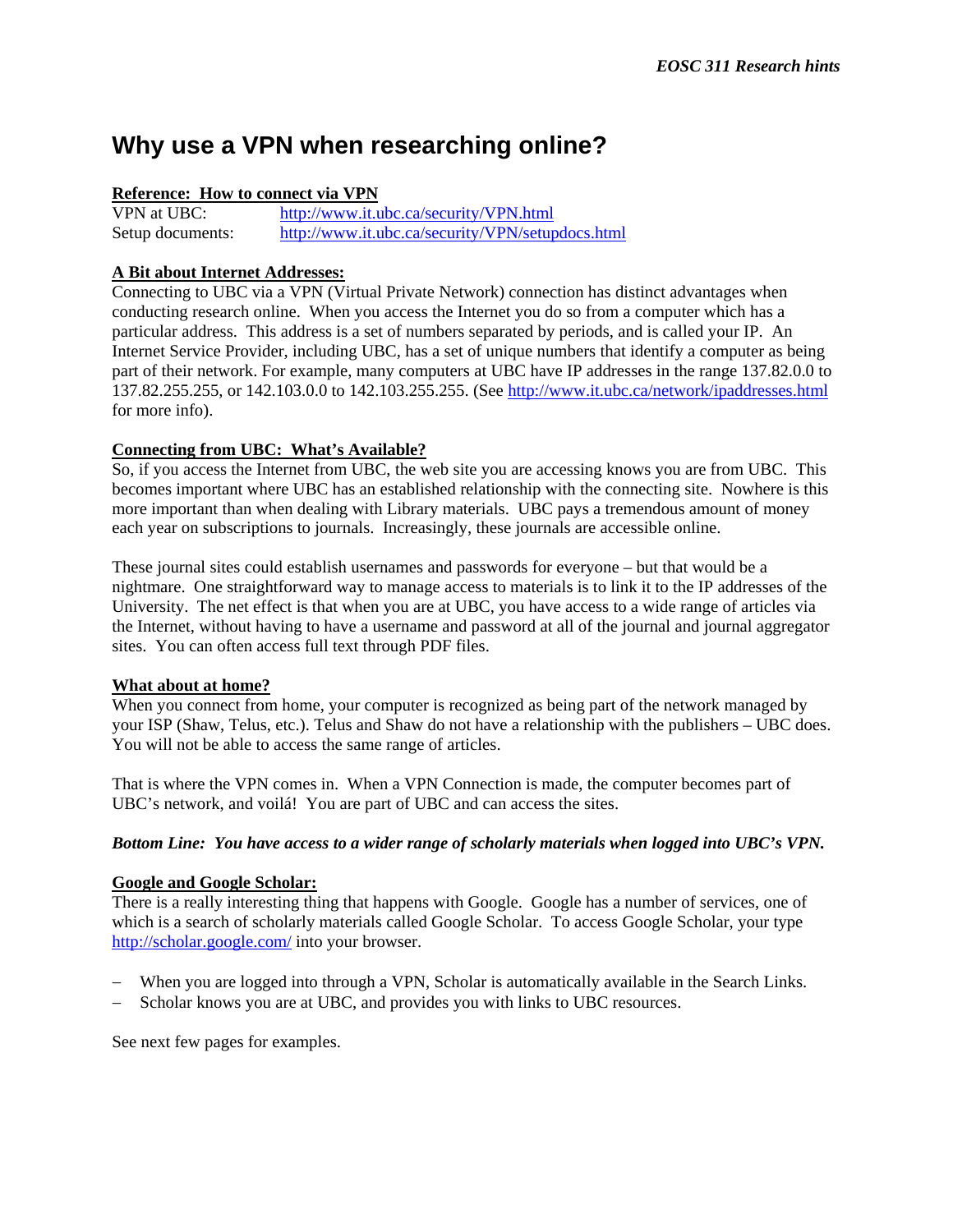# **Advantage for Google Search, Scholar is automatically connected. The figures below show the Firefox interface; for Internet Explorer, you will need to click on the**

**"more" link.** 



Over millions of years the climate, global location, environment and inhabitants of Nova Scotia have varied drastically. This is why, on the cold shores of ... museum.gov.ns.ca/fossils/geol/index.htm - 5k - Cached - Similar pages

## **Advantage of VPN in Google Scholar: UBC connection is made:**

#### Google Scholar Link, No Access to VPN

Calcrete and coal in Late Carboniferous cyclothems of Nova Scotia, Canada; climate and sea-level ... - group of 3 » SK Tandon, MR Gibling - Geology, 1994 - Geological Soc America ... rhythms at Joggins, Nova Scotia Journal of the Geological Society, July 1, 2003; 160(4): 643 - 648. [Abstract] [Full Text] [PDF], Home page, Geology Home page HJ ... Cited by 14 - Related Articles - Web Search - BL Direct

#### Google Scholar Link, with Access to VPN

Calcrete and coal in Late Carboniferous cyclothems of Nova Scotia, Canada; climate and sea-level ... - UBC eLink - group of 3 » Note UBC Link provided SK Tandon, MR Gibling - Geology, 1994 - Geological Soc America ... rhythms at Joggins, Nova Scotia Journal of the Geological Society, July 1, 2003; 160(4): 643 - 648. [Abstract] [Full Text] [PDF], Home page, Geology Home page HJ ... Cited by 14 - Related Articles - Web Search - BL Direct